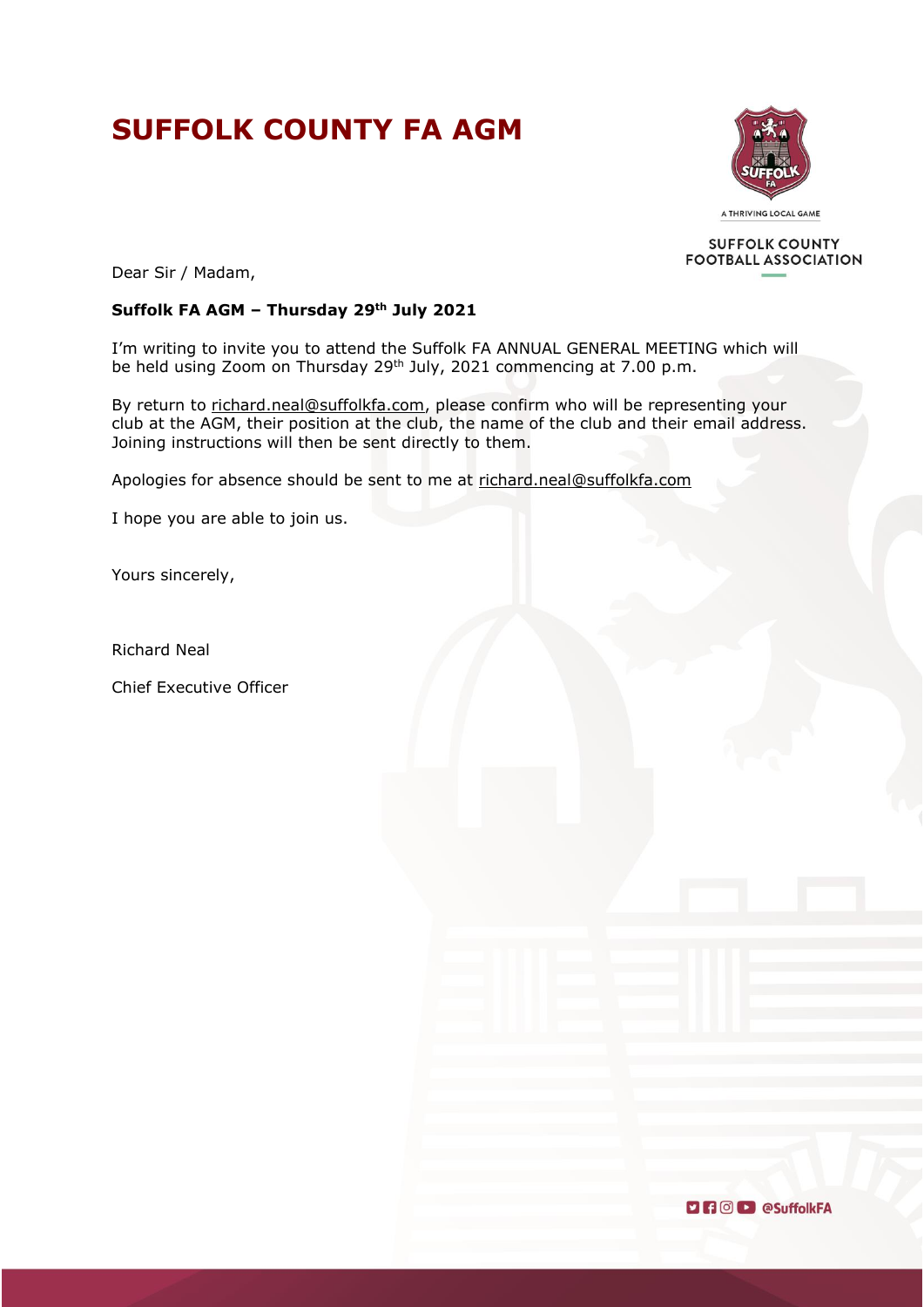# **A g e n d a**

- 1. Opening Remarks
- 2. Apologies
- 3. Minutes of the Annual General Meeting held on Thursday  $9<sup>th</sup>$  July 2020 (below)
- 4. Matters arising from Minutes
- 5. The Directors' Report of the activities of the Association since the previous Annual General Meeting (below)
- 6. The Finance Director's Report pursuant to Article 13(a) (Independent Auditor's report, balance sheet and detailed profit and loss from the last audited accounts as seperate document)
- 7. Appointment of Auditors pursuant to Article 13(b)
- 8. Proposed new articles reflecting The FA's New Code of Governance and the move to become a Charity (separate document)
- 9. County Cup Competition Dates (separate document)
- 10. Vote of Thanks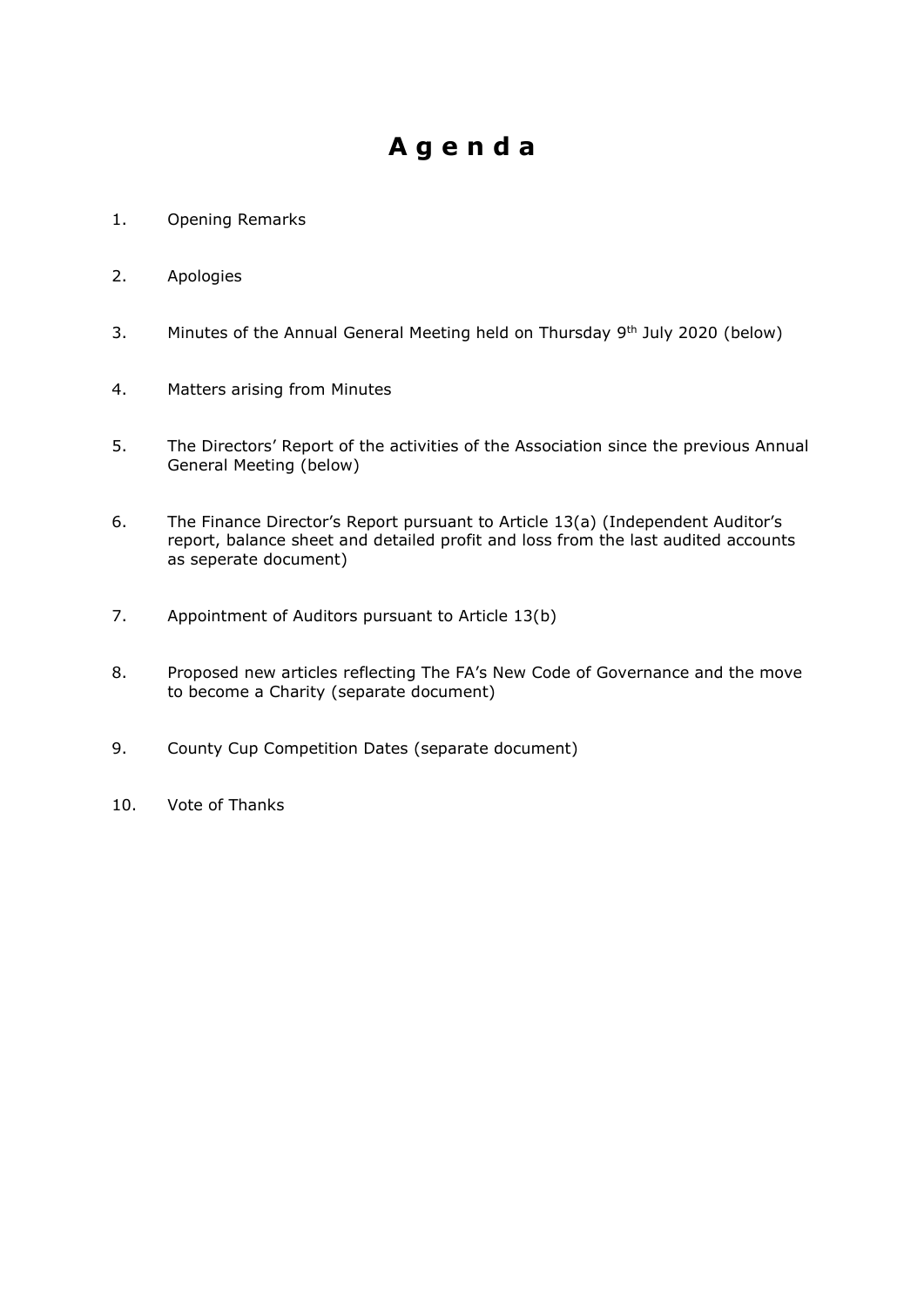# **Suffolk County Football Association Minutes of the 2020 Annual General Meeting**

Minutes of the 2020 Annual General Meeting held on Thursday, 9<sup>th</sup> July 2020 via Microsoft Teams at 7.00 p.m.

#### **MEMBERS PRESENT:**

Phil Lawler (Chair), David Sheepshanks CBE DL (President), Richard Neal (CEO), Nigel Johnson (Finance Director), Bruce Badcock, Geraldine Day, Amy Grantham, Kit Morrison, Julie Mulcahy (F Geraldine Day, Amy Grantham, Kit Morrison, Julie Mulcahy (Directors), Bob Jenkerson , David Porter , Gordon Rayner, Richard Wall (Honorary Life Members), James Brooks, Peter Betts, Allan Girot, Peter Hutchings, Richard Instance, Tony King, Mick Leeds, Adrian Moye, Robert Peace, John Pitts, Mike Powles, David Rose, David Shave, Jonathan Warnock (Council Members), Andy Taylor (FA Regional Manager), Jodie Allard, Alan Dale, Nick Garnham (Members of staff)

#### **LEAGUES/ CLUBS REPRESENTED:**

Ellen Coldwell (AFC Kesgrave), Paul Honeywood (Beccles Town FC), Darren Smith (Brantham Athletic FC), Daniel Butcher (Breda FC), Sean Kilbourn (Capel Plough FC), Chris Smyth (Elsmwell Youth FC), Tom Drew (Fat Cat FC), Chris Hewitt (Fat Cat FC), Mike Titchener (Felixstowe & Walton United FC), Fiona Whatling and Dean Warner (Framlingham Town FC), Kieran Doggett (Great Blakenham Chequers FC), Neil Henderson (Hadleigh United FC, Stuart Hayton (Ipswich Town FC), Darren Scoulding (Ipswich Valley Rangers FC), Phil Barber (Ipswich Wanderers FC & Suffolk FA Football Services Officer), Terry Lynes (Lowestoft Town FC), Alan Sparkes (Macron Suffolk & Ipswich League), Simon Barber (Martlesham Youth FC), David Webber (Martlesham Youth FC, Tim Mack (Mendlesham FC), Claire Darkins (Mildenhall Town Youth FC), Roy Balmforth (Old Newton United FC), David Shave (Council Member and Old Newton United FC), Julie Eves (Stowupland Falcons FC), Callum Muttock (Stradbroke Youth FC), Paul Smith (Suffolk Youth Football League), Todd Black and Ashley Gray (Thrasher United FC), Jim Hill (Treadfirst Sudbury & Haverhill District League). Layla Chapman (Westerfield United FC)

#### 1. **CHAIR'S WELCOME**

The Chair opened the meeting by welcoming everybody to the meeting being held in unusual circumstances, and in particular thanked everyone for their time and commitment to Suffolk football.

He referred to the sad passing of Gordon Blake, Eric Cousins, Simon Warr and Christopher Cushnahan during the season.

He placed on record his thanks to Roger Peck and Ian Booth who had both stepped down as members of the Board.

He welcomed new directors Amy Grantham, Kit Morrison and Julie MulCahy to the Board and their first Annual General Meeting, along with David Sheepshanks CBE DL. He thanked Mr Sheepshanks who had agreed to be elected as President of the Association. He recorded his thanks to Ipswich Town Football Club and Graeme McLoughlin and BBC Radio Suffolk colleagues for all their help and support to the County F.A. throughout the season.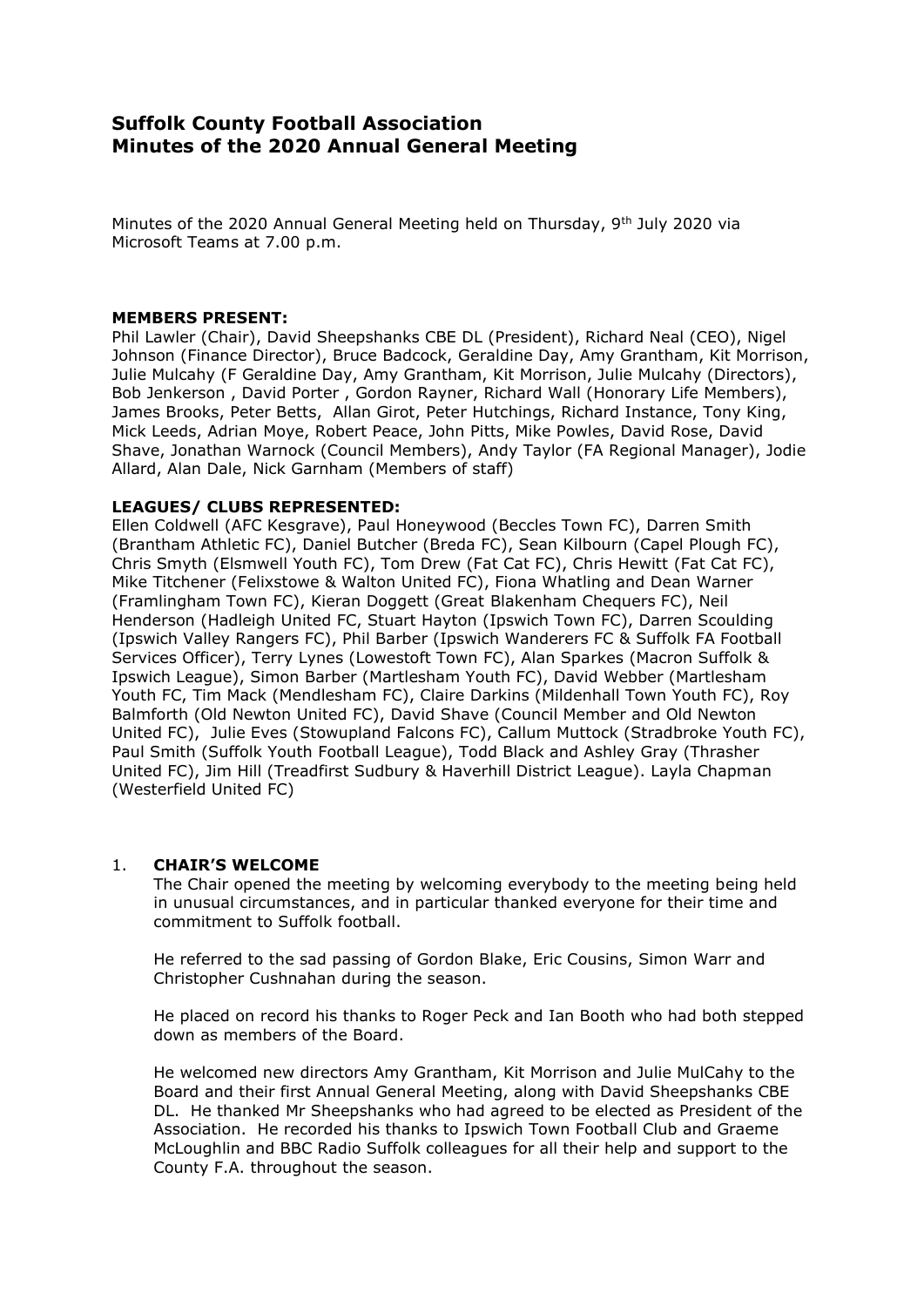He said that the season had been curtailed due to reasons outside our control. Efforts had been made to help clubs in the county continue operations through various funding activities, including Emergency Funds from Suffolk Football Association.

Under the leadership of Richard Neal, the staff had given excellent service to the County F.A.

# 2. **APOLOGIES**

Apologies for absence were received from:

Brian Gower, Pat Ryan, Barry Spall, Gary Steed, Dave Theobald and Peter Vardon,

Benhall St Mary FC, Bury Town FC, Chantry Grasshoppers FC, Chantry Phoenix FC, Debenham LCFC, Debenham Youth FC, ETC Lowestoft Town FC, Needham Market FC, Southwold Town FC, Sudbury Sports Academy FC, Trimley Red Devil FC and Wickhambrook FC

#### 3. **DAVID SHEEPSHANKS CBE DL**

Mr Sheepshanks said that it had been a great honour to be President, and to follow the footsteps of Gordon Blake who had been a great servant to Suffolk Football Association. Although still involved in many activities, as a Suffolk boy he said he had returned to his roots. Times are very tough at the moment, but we have to believe we can bounce back with great resilience.

4. **MINUTES OF THE ANNUAL GENERAL MEETING HELD ON 11th JULY 2019** The minutes of the meeting held on  $11<sup>th</sup>$  July 2019 were confirmed and signed by the Chairman as a correct record.

# 5. **MATTERS ARISING**

There were no matters arising.

#### 6. **LIFE MEMBERS**

Mr Roger Cox was unanimously confirmed as newly appointed Life Member of the Association.

#### 7. **THE DIRECTORS' REPORT**

The meeting received a very comprehensive Directors' Report on the activities of the Association since the previous Annual General Meeting.

The Chief Executive Officer was congratulated on the compilation of the excellent report.

#### 8. **THE FINANCE DIRECTOR'S REPORT PURSUANT TO ARTICLE 13(A)**

The Finance Director presented the Finance Director's Report for the financial year ending 30<sup>th</sup> June 2019. He recorded his thanks to Julie Cole for her work in the office.

It was unanimously agreed the report be adopted.

# 9. **APPOINTMENT OF AUDITORS PURSUANT TO ARTICLE 13(B)**

It was agreed that Ensors be re-appointed auditors for the accounts for the financial year ending  $30<sup>th</sup>$  June 2020.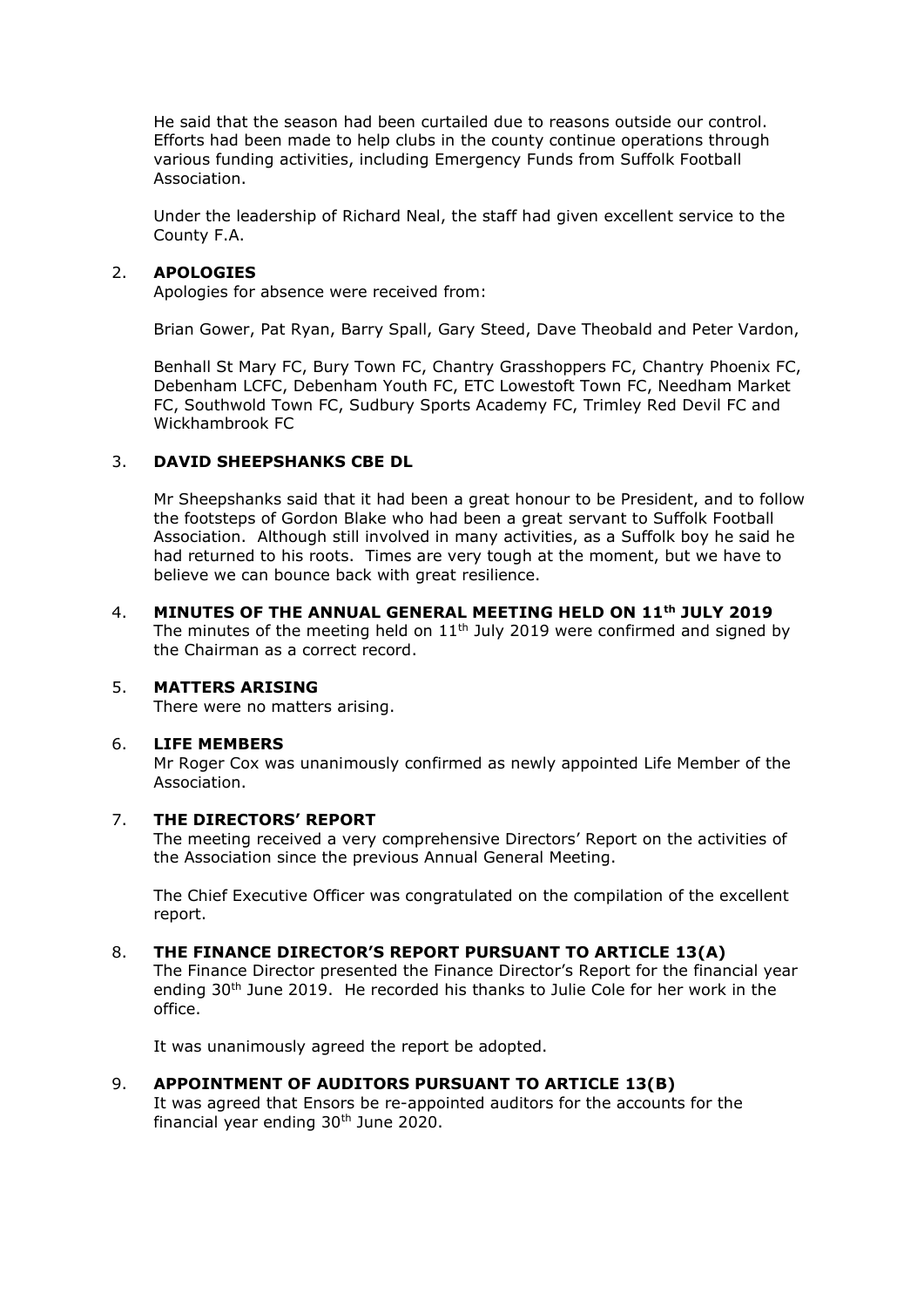# 10. **COUNTY CUP COMPETITION RULES**

The two amendments to the rules of the County Cup competitions as circulated were approved subject to it being noted that Mr Allan Girot voted against the change to Rule 1(b).

# 11. **COUNTY CUP COMPETITION DATES**

The dates for season 2020/21 County Cup competitions would be circulated as soon as the new season start date was known.

The Chair thanked Mr Adrian Moye for all his work as County Cup Competition Manager.

#### 12. **CLOSURE**

The Chair thanked everyone for attending the meeting and asked them keep up all the good work that they were all doing.

There being no further business, the Chair closed the meeting at 7.42 p.m.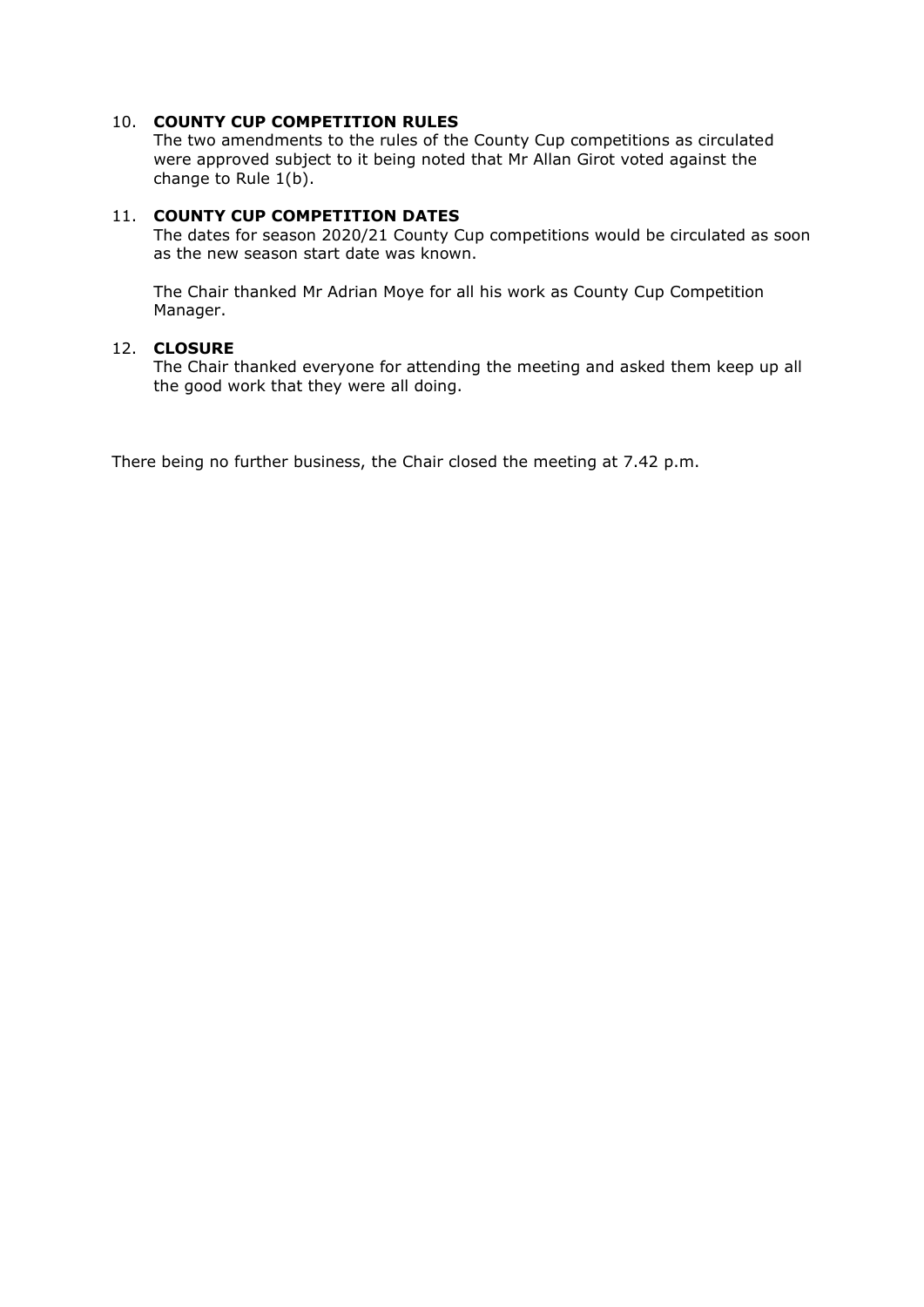# **Board Report to the Annual General Meeting 2021**

The 2020/21 season will long be remembered! Not only has the Covid-19 pandemic caused untold disruption to all aspects of life, but we also had the death of George Floyd causing a rise in awareness of equality and inclusion in particular through the ensuing Black Lives Matter movement, the release of The Sheldon Report, and the passing of HRH The Prince Philip, Duke of Edinburgh. It really has been a pretty seismic year.

To reflect the unique (let's hope) 2020/21 season, this Board Report will be more concise than previous years.

Whilst 2019/20 was curtailed early due to the pandemic, the challenges faced throughout this past season have been constant and relentless, as we were all required to adapt to ever-changing restrictions, fluctuating levels of personal comfort and confidence, and circumstances in all aspects of our lives that we've never experienced before. That we managed to get any football played was frankly a minor miracle and testament to the resilience, commitment and expertise of the volunteers who make this great game possible.

To financially support clubs to survive the pandemic, The Football Foundation made a series of funding opportunities available in addition to those awarded at the back end of the 2019/20 season. In total Suffolk clubs have been awarded £537,691 through the Club Preparation Fund, the Matchday Support Fund, the Return to Football Fund, and the Winter and Summer Survival Funds provided by the government through the Football Foundation.

Despite the lack of on-field action, the last season has demonstrated the importance of football to Suffolk society. In the depths of lockdowns, we saw football participants and clubs raise money for local causes, become testing centres for the local community, and go to inspirational lengths to support local residents through the pandemic. We often talk about football clubs being integral community assets, and never has that been proven so correct.

We all hope the 2021/22 season will be closer to plain-sailing, but the reality is we would be naïve to *expect* a full and seamless return to a normal-style season. Competitions have already taken steps to mitigate any disruption, and we will all need to remain flexible and vigilant to ensure football can be played safely and successfully.

This past season should have been the third and final year of delivery against our "A Thriving Local Game" strategy and in accordance with The FAs 2018-2021 National Game Strategy, but like every organisation we have had to adjust and re-prioritise to ensure the organisation, and game as a whole, survives this terrible time. We have made use of the Job Retention Scheme throughout the season, we have employed a full remote-working model for all staff before tentatively re-opening the office on a limited basis, and we have published a new 2021-24 'Reviving the Local Game' strategy to reflect the role of the County FA over the next three years in returning the local game back and above pre-pandemic levels.

Our new strategy has also been developed to reflect a forecast reduction in incomes over the next three years, primarily because of long-term changes to the delivery model of coach education and reductions in FA distribution. We have also had our FA KPIs changed to now focus on six areas; male participation, female participation, disability participation, coach education and development, referee education and development, and quality grass pitches. In addition, all County FAs must continue to adhere to the Safeguarding Operating Standards, work towards adoption of the Code of Governance for CFAs, achieve the Preliminary Level of the Equality Standard for Sport, and work to ensure playing, coaching, refereeing, and governance better reflects local communities.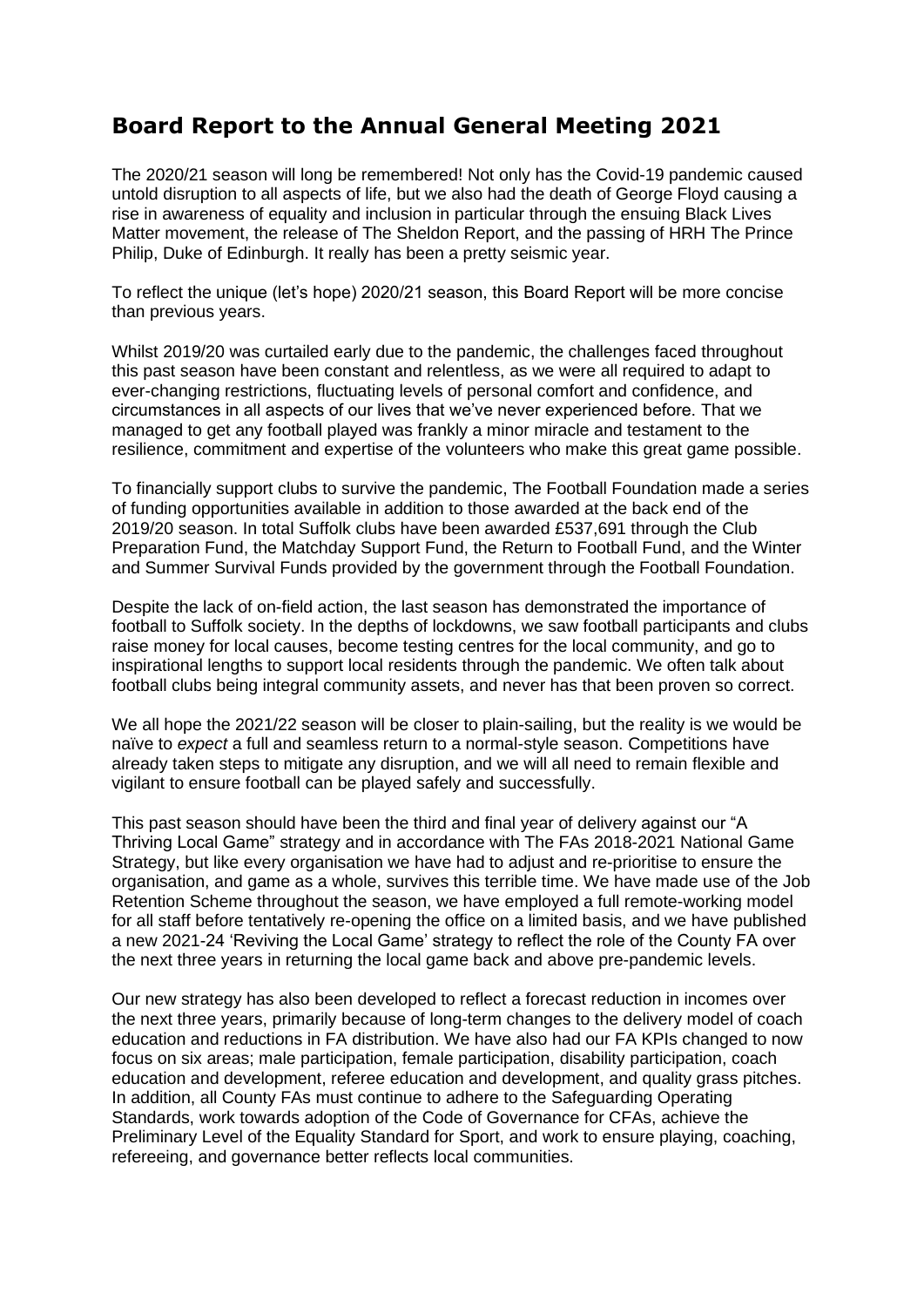March 2021 saw the release of The Sheldon Report; an independent inquiry, commissioned by The FA in 2016, following the large numbers of historic cases of abuse in football initially emanating from the professional side of the game but eventually involving every area of football participation in virtually every county in the country. Suffolk was not immune with cases coming forward involving clubs and individuals who operated within our county, and indeed a Suffolk case from the mid-1990s was included within the report.

The report concluded with a series of recommendations. It is anticipated a number of the recommendations will be reflected in the updated Safeguarding Operating Standards which are to be released early in the 2021/22 season.

Throughout 2020/21, because we were not able to physically visit clubs to undertake random, unannounced club visits, Suffolk FA held a number of virtual club visits which included discussions around safeguarding protocols and processes. Prior to these virtual visits, desktop assessments of public club information were undertaken.

In October 2020, Suffolk FA launched the green armband for U18 referee's initiative. Every current and future U18 official would be provided with a green armband to wear during matches, clearly identifying them as an U18 official; the armband is printed with 'U18 REFEREE', along with Suffolk FA and Offside Trust logos. The initiative was introduced after 79.2% of U18 referees stated that they had experienced poor behaviour towards them as the match official in a Suffolk FA survey. It is hoped this clear and obvious sign to all participants that a young, developing official is involved in the game will make a person think twice about how they treat that official if they can see they are a minor. That's not to say abuse of an official of any age is acceptable!

The Suffolk FA staff team has seen some changes over the past season. Darren Scoulding left to join AFC Sudbury in August 2020, Lily Chiang's apprenticeship concluded in May 2021, Rebecca Bolton joined East Riding FA in May 2021, and Jodie Allard moved abroad in June 2021. Each departed with our best wishes and remain great friends. These changes of the staff team have resulted in a slightly different workforce structure from July 2021 to account for the new strategy, KPIs, and financial projections. This will inevitably take some time to bed-in but we continue to work towards offering optimal levels of customer service.

The back end of the 2020/21 season saw Euro 2020 finally being played with a number of matches held at Wembley Stadium. Reaching the Final, the performances and conduct of the England national team bought hope, excitement and pride to the whole country (even if some of the scenes and reactions following the Final were incredibly unsavoury and left a very bitter taste in the mouth).

The incident early in Denmark vs Finland game made for shocking and disturbing viewing. Thankfully the medical attention Christian Eriksen received saved his life, but again highlighted the importance of medical provisions at all levels of the game. Grassroots cannot be expected to provide the same level of medical arrangement as an international tournament, but there are steps all levels of the game can make to be as prepared as possible for such an incident, including training, communication, and provision of potentially life-saving equipment.

Although the 2020/21 season is likely to ultimately be remembered for different reasons, on behalf of the Directors and Staff at Suffolk FA I would like to congratulate the Suffolk football community on the following notable achievements:

- Stowmarket Town FC, Lakenheath FC, and ITFC Women respectively awarded promotion for the 2021/22 season.
- Needham Market FC U15 JPL reaching the national final.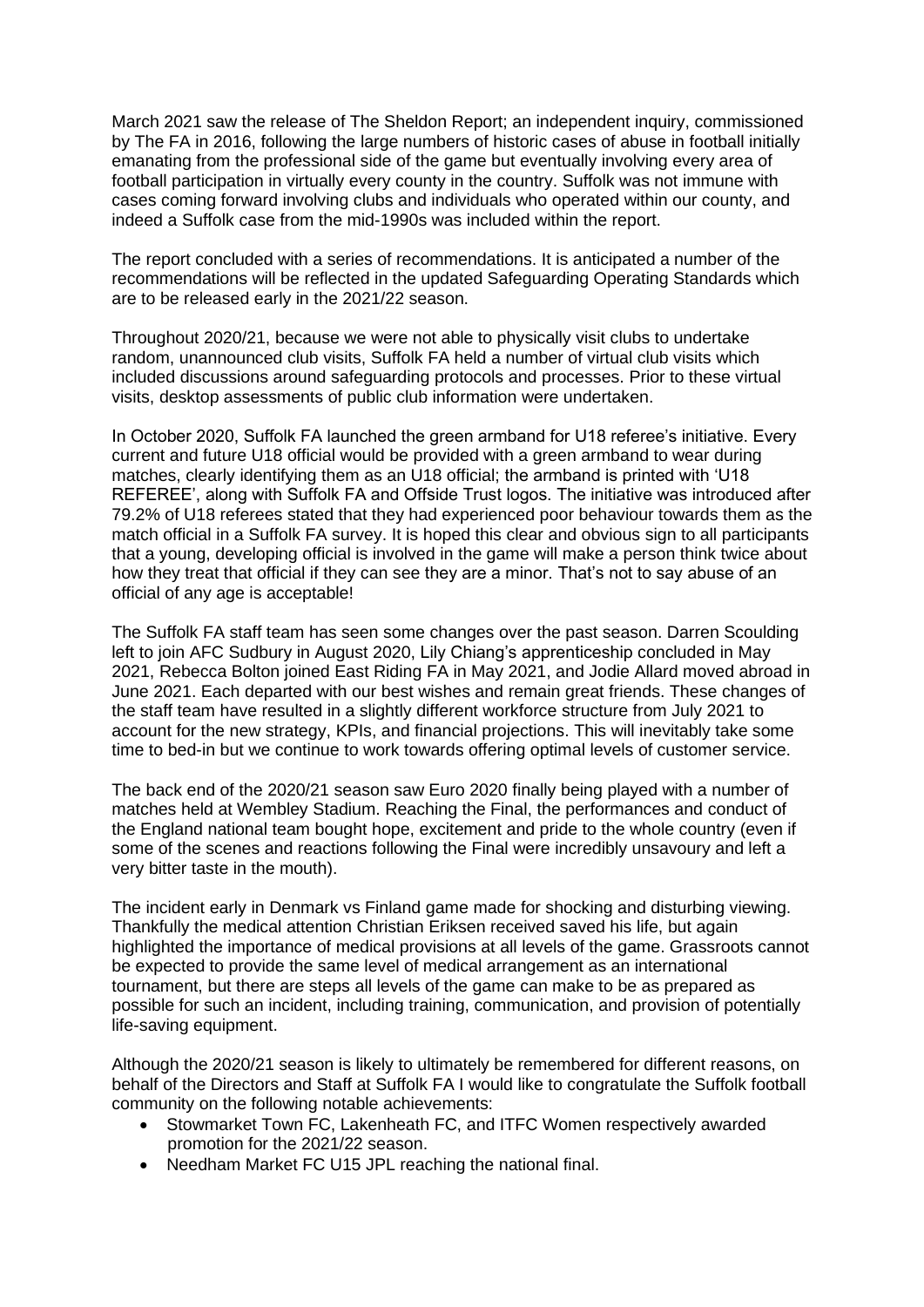- Amber Provan of AFC Sudbury selected for the English Colleges FA national team squad.
- Suffolk FA Referee Observer Martin Chapple observed his 100<sup>th</sup> match.
- George Byrne appointed as assistant referee for the delayed 2019/20 Buildbase FA Vase Final at Wembley Stadium.
- Abigail Byrne appointed as referee for the The FA WSL Continental Tyres League Cup Final at Vicarage Road.
- Waveney FC awarded charitable status.
- AFC Sudbury reached the second round of the FA Youth Cup.
- Will Davies of Leiston FC finished as the top non-league goalscorer in the 2020/21 Emirates FA Cup.
- Abigail Byrne appointed as fourth official for the delayed 2020/21 Vitality Women's FA Cup Final at Wembley Stadium.
- Carl Fitch-Jackson and George Byrne promoted to the Select Group 2 list of assistant referees on the EFL Championship for the 2020/21 season.
- Abigail Byrne appointed as the fourth official for the 2020/21 Women's FA Community Shield.
- Shirley Whitlow of Lowestoft Town FC won the 2019/20 Suffolk FA Grassroots Photograph of the Year. Second place was awarded to Paul Voller and third place awarded to Dean Warner (Framlingham Town FC).
- Referee's awarded promotion (The FA made the decision that no Level 5 to 4 nominations would be accepted due to there being no movement higher in the Refereeing pyramid):

Level 4W to Level 3W

- o Isabel Chaplin
- Level 7 to Level 6
	- o Luke Hammond
- Level 6 to Level 5
	- o Martin Avis
	- o Liam Botten
	- o Jak Clark
	- o Gareth Hayler
	- o Joshua Holland
	- o Thomas Ling
	- o Mark Paget
	- o Anthony Reeve
	- o Rian Staddon
	- o Mark Warden

All other applications have either not been successful or deferred for completion during the 2021/22 season.

- **Grassroots Coach of the Year (Adult team):** Clem Turner (Unity FC) Highly Commended: Chris Hewett (Lakenheath Casuals FC)
- **Grassroots Coach of the Year (Youth team):** Stuart Gordon (Felixstowe & Walton United FC)
- Highly Commended: Jason Day (Bury Town FC), Dave Grimwood (Achilles Youth FC)
- **Grounds Team of the Year:** Tony Adams (Claydon FC) Highly Commended: Steve Byford (Ipswich Wanderers FC) & Tony Robinson (Coplestonians FC)
- **Grassroots Club of the Year:** Wots Up Warriors FC Highly Commended: Lakenheath Casuals FC
- **Grassroots League of the Year:** Norfolk & Suffolk Youth League
- **Grassroots Volunteer of the Year:** Jason Day (Bury Town FC) Highly Commended: Chris Hewett (Lakenheath Casuals FC)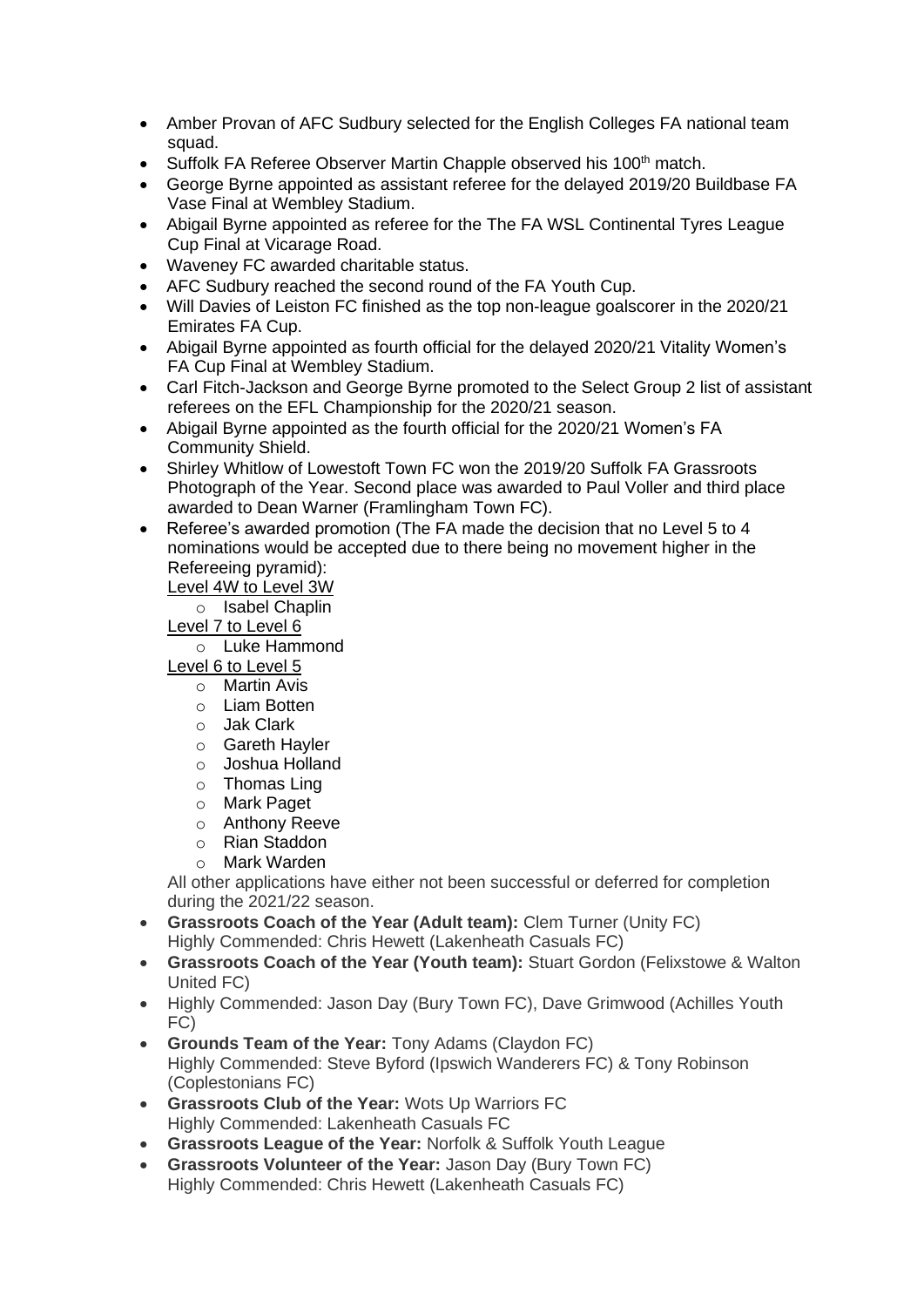- **Rising Star of the Year:** Luke Fitch (Bacton United '89 FC & Stowmarket United FC)
- **Spirit of Grassroots Football Award:** Gavin Harvey (Wots Up Warriors FC) Highly Commended: Lee Smith (Wots Up Warriors FC)
- **Grassroots Match Official of the Year:** Lee Wood
- **Grassroots Project of the Year:** Norfolk & Suffolk Youth Football League Highly Commended: Mike Powles (Walsham-Le-Willows FC)

In addition to the above, quite incredibly considering everything going on in the world, clubs across the county have found the ambition and partner funding to attract £749,704 of Football Foundation investment to undertake £1,075,186 worth of facility improvements. With positive news of investment recently released by the government, our message to clubs is investment continues to be possible, especially in delivery of Suffolk's Local Football Facility Plans, so please get in touch if you have ambitions and plans.

For the start of the 2020/21 season, Suffolk FA launched the Safe Youth Eyewear Fund to ensure any young player needing specialist eyewear can continue to play the game safely. This was linked to the Benevolent Fund. Over the course of the season, this fund has awarded £1,062.50 in addition to £4,704 awarded from the Benevolent Fund to those incurring financial loss due to injury through football participation. Proportionately this is a greater total Benevolent Fund award than a full season, representing a higher-than-normal number of claims. It would seem unlikely the increased number of claims received for the 2020/21 season and the periods of lockdown we've incurred over the last 12-18 months is coincidental. Therefore it would also seem reasonable to expect the number of applications for the 2021/22 season will be higher than average, as the impact of prolonged periods of reduced activity levels will continue to be felt as players regain fitness and muscular-skeletal strength.

Over the course of the season, Suffolk football sadly lost a number of irreplaceable colleagues. These include Lynsey Davies (AFC Sudbury), Joe Langfield (Borussia Martlesham FC, Bramford United FC, Woodbridge Town FC and others), Lenny Godbold (Bramford Road Old Boys), Peter Munford (Stowmarket Referee Association), and Brian Tatum (Suffolk FA Life Member, AFC Sudbury, Essex & Suffolk Border League). Losing members of the Suffolk football family is always tragic, and the local football scene owes all a debt of gratitude for their passion and commitment to their clubs and the game.

Despite the huge challenges faced, with significant support from leagues, and participating and host clubs the Suffolk County Cup Competitions which had been started at the beginning of the season were able to be concluded at the end, apart from the Turners Hyundai Suffolk Premier Cup which will return in 2021/22. Not only were we battling the pandemic and the accompanying restrictions and concerns, but because the NLS league seasons had not restarted, a number of clubs/venues who would usually host latter-stage matches had begun to undertake ground improvement works early in preparation for the new season. We would like to place on record our sincere appreciation to all participating clubs, leagues, those clubs who were able to host especially neutral venues, all of whom did a fantastic job in ensuring the hosting of the game befitted the occasion, and the Suffolk FA County Cup staff team who were tasked with completing the competitions within such a congested timeframe. Huge congratulations to the following winners, runners-up, and match officials:

#### **CNet Training Suffolk Senior Cup – Final hosted by Haverhill Rovers FC**

Winners: Lakenheath FC

Runners-up: Bildeston Rangers FC

Officials: Chay Hathway, Mark Potkins, Stephen Henderson-Holmes, Stephen Baldock